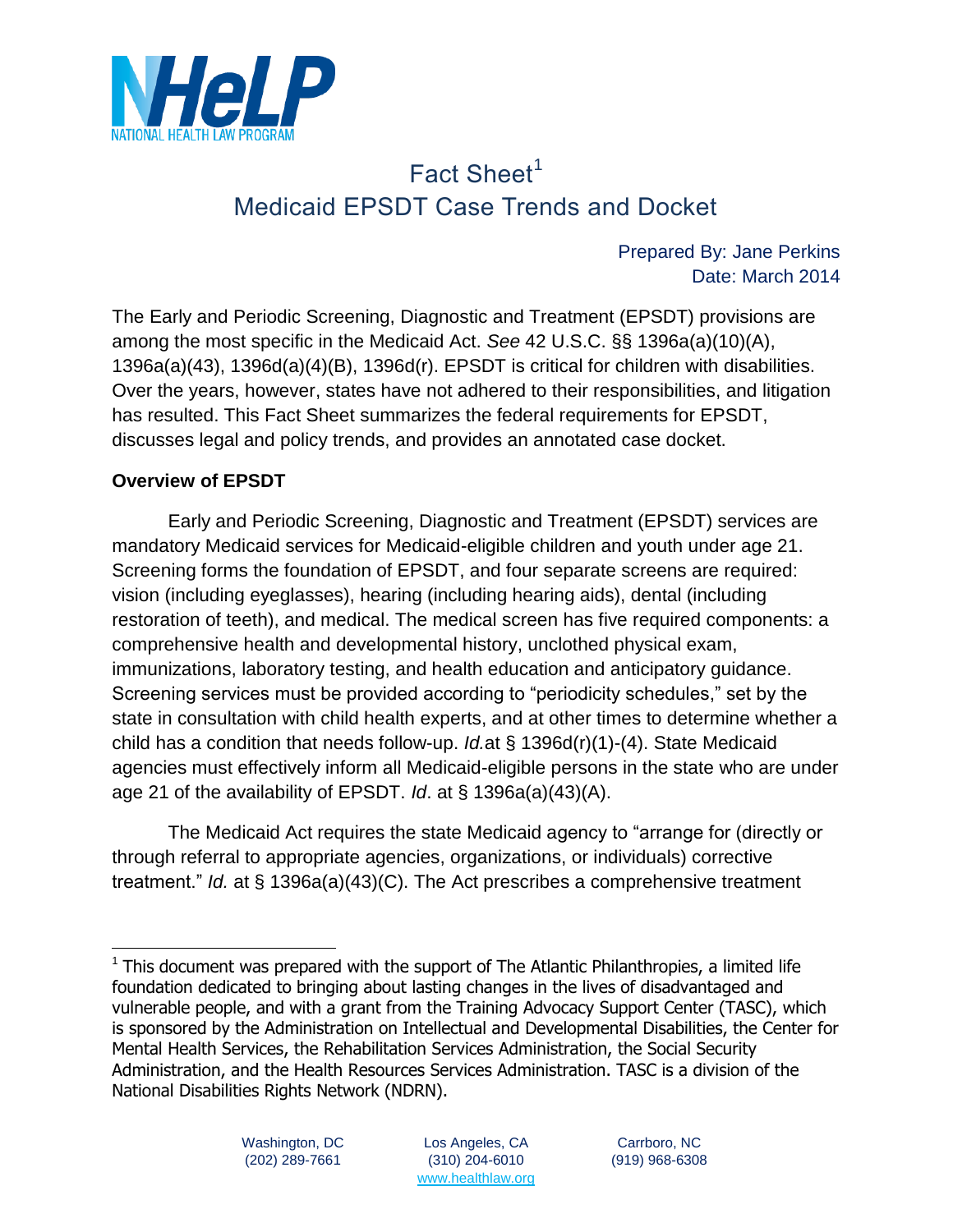package and the medical necessity standard that must be applied on an individual basis to determine each child's treatment needs:

Scope of benefits: Covered services include all mandatory and optional services that the state can cover under Medicaid, whether or not such services are covered for adults, *see Id*. at § 1396d(a) (listing services).

Medical necessity: The Medicaid Act requires coverage of "necessary health care, diagnostic services, treatment, and other measures… to correct or ameliorate defects and physical and mental illnesses and conditions[.]"

*Id.* at § 1396d(r)(5). In sum, if a care provider determines that an EPSDT treatment service is needed, it should be covered to the extent needed and allowed under the federal Medicaid Act. For example, if a child needs personal care services to ameliorate a behavioral health problem, EPSDT should cover these services to the extent the child needs them—even if the state places a quantitative limit on personal care services or does not cover them at all for adults. *But see generally Moore ex rel. Moore v. Reese*, 637 F.3d 1220 (11th Cir. 2011) (establishing standards for determining roles of state agency and treating providers in deciding amount of covered services), *rev'g*, 674 F. Supp. 2d 1366 (N.D. Ga. 2009) (limiting state role to reviewing physician's order for fraud and whether services are within reasonable standards of care).<sup>2</sup>

# **Legal and Policy Trends**

In April 2012, we identified a number of legal and policy trends affecting EPSDT services. *See* Jane Perkins, National Health Law Program, *Fact Sheet: Medicaid EPSDT Case Trends and Docket* (Apr. 2012), available at www.healthlaw.org. All of the trends are continuing, and readers are referred to the April 2012 Fact Sheet for details. The trends are:

- The subject matter of EPSDT cases is focusing on Treatment, particularly care and services needed to ameliorate developmental and/or intellectual disabilities. *Id*. at 2-3.
- The federal government is clarifying EPSDT requirements. *Id*. at 3-5.
- Some states are initiating efforts to standardize coverage of Treatment services. *Id*. at 5-7.

 2 For additional discussion of Moore, see Jane Perkins, National Health Law Program, Q&A: EPSDT, Deference to Providers, and Moore v. Reese (June 2011) (available from TASC or NHeLP).

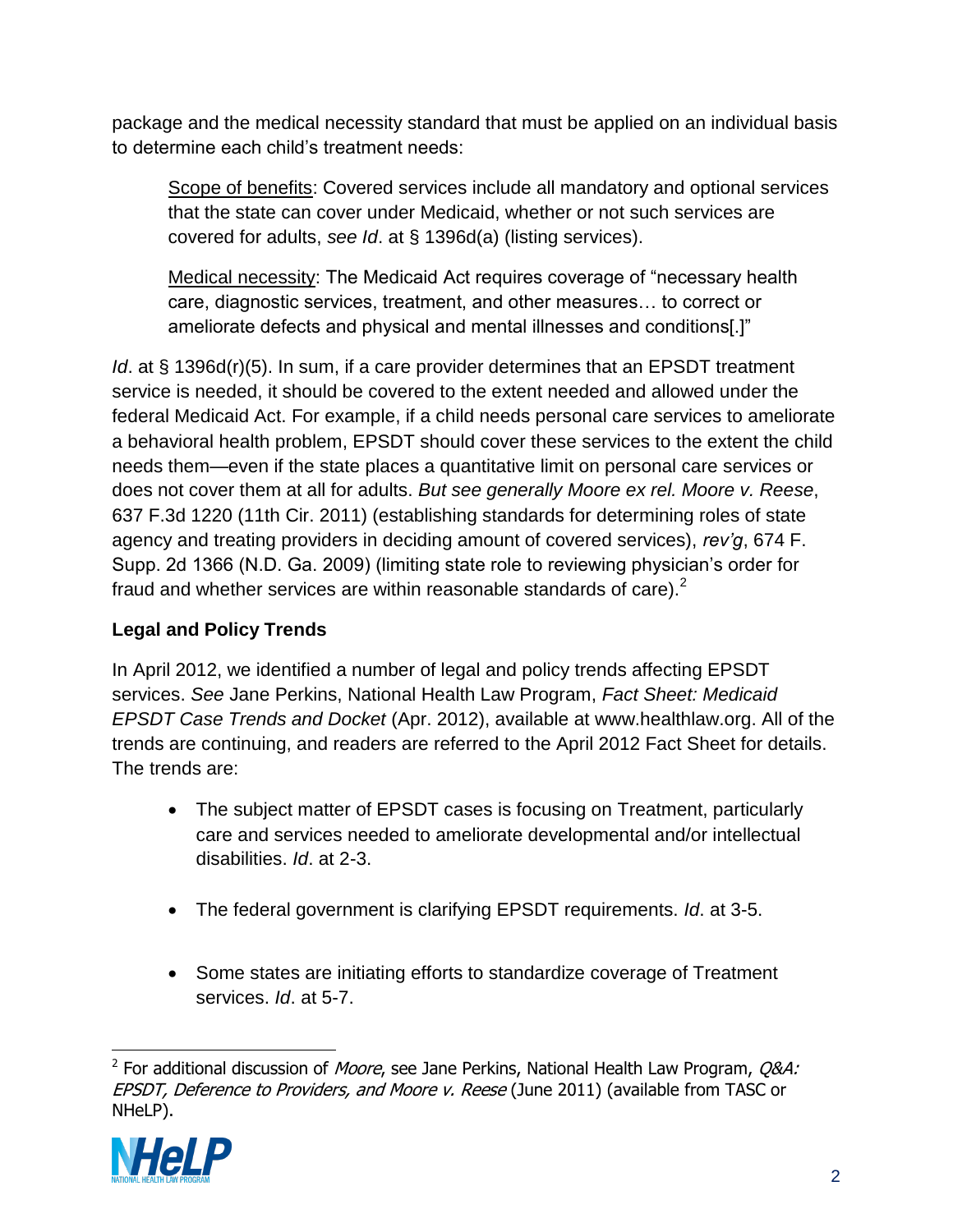State attorneys continue to argue that the EPSDT provisions are not privately enforceable, but courts are rejecting the argument. *Id*. at 7-8.

Over the last two years, other notable developments have occurred. In particular:

## **State attorneys are seeking to avoid or limit liability using a variety of procedurally based arguments.**

As noted above, state attorneys are arguing the children and their caretakers cannot privately enforce the Medicaid EPSDT provisions pursuant to 42 U.S.C. § 1983. While this argument has almost uniformly failed, it is the affirmative defense most commonly raised by the state.

However, other procedural disputes are arising in EPSDT cases. Among other things, class certification is being hotly contested in some cases. *See*, *e.g*., *N.B. v. Hamos,* \_ F. Supp. 2d \_, 2014 WL 562637 (N.D. Ill. Feb. 14, 2014) (certifying Rule 23(b)(2) class of children whose providers have recommended intensive home- and community-based services to correct or ameliorate their diagnosed mental health or behavioral disorders), *same case*, No. 11 C 6866.2012 WL 1953146 (N.D.Ill. May 30, 2012) (denying request for class certification).

Similarly, states have argued about the scope of relief in Medicaid cases. In *K.G. v. Dudek*, for example, the state disputed the scope of relief granted by the district court as overly-broad. The case was brought by individual Medicaid recipients and was not a class action. As a result, the state argued that any court-ordered relief could extend only to those individuals, and it asked the Eleventh Circuit to vacate an order for permanent injunctive or declaratory relief that required the state to change its policies excluding coverage of ABA Therapy. However, the Eleventh Circuit rejected the argument for the most part, clarifying one provision but allowing the remainder of the order to stand. *See K.G. ex rel. Garrido v. Dudek*, 731 F.3d 1152 (11th Cir. 2013), *aff'g in part and modifying in part*, 864 F. Supp. 2d 1314 (S.D. Fla. 2012) *on remand*, \_ F. Supp. 2d \_, 2013 WL 5930764 (S.D. Fla. Nov. 5, 2013 (permanent injunction), *and* 2013 WL 5930709 (S.D. Fla. Nov. 5, 2013) (declaratory judgment).

#### **States are seeking to terminate all or parts of EPSDT consent decrees.**

Federal Rule of Civil Procedure 60(b) authorizes a motion for relief from a final judgment, including a consent decree. The grounds include when the responsibilities set forth in the decree have been met and when apply the judgment prospectively "is no longer equitable." Fed. R. Civ. P. 60(b)(5).In *Horne v. Flores,* 557 U.S. 433 (2009), the Supreme Court expressed discontent with long-standing injunctions in "institutional reform litigation." Writing for the majority, Justice Alito expressed concern that these injunctions "often raise sensitive federalism concerns" by potentially "dictating state or

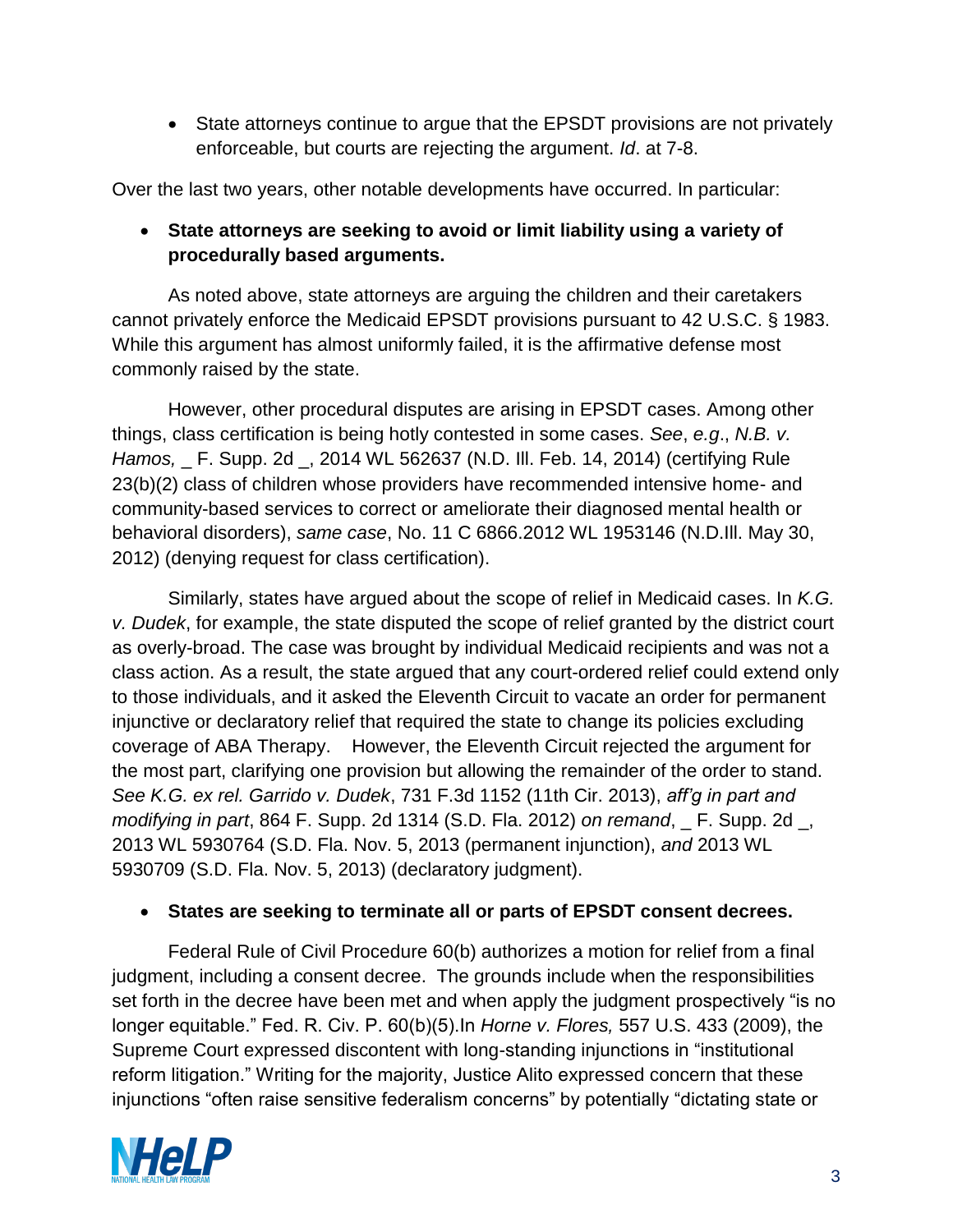local budget priorities," and "bind[ing] state and local officials to the policy preferences of their predecessors." 125 S.Ct. at 2593-94. State attorneys are citing the Court's words to argue that ongoing consent decrees in EPSDT cases should be terminated.

Since 2009, at least three courts have terminated on-going consent decrees or parts of decrees, rejecting plaintiffs' arguments that the requirements of the decree have not been met by the defendant. See *John B. v. Emkes*, 710 F.3d 394 (6th Cir. 2013), *aff'g*, 852 F. Supp. 2d 957 (M.D. Tenn. 2012) (finding state in substantial compliance with consent decree provisions addressing outreach, diagnosis and treatment, and monitoring and dissolving injunction); *Frew v. Janek*, \_ F. Supp. 2d \_, 2013 WL 6698378 (E.D. Tex. Dec. 18, 2013) (dissolving medications and medical equipment provisions of consent decree); *Hawkins v. Comm'r*, 665 F.3d 25 (1st Cir. 2012) (refusing to extend consent decree after finding agency had no duty to collect information from dental providers regarding openings, no evidence that children requesting services were not receiving them, and that statewideness provisions did not require orthodontic services within a certain driving distance), *aff'g*, No. 99-cv-143-JD, 2010 WL 2039821 (D.N.H. May 19, 2010). *But compare Salazar v. D.C.*, 671 F.3d 1258 (D.C. Cir. 2012) (dismissing appeal of order denying motion to dismiss consent decree as not immediately appealable), *lower court decision*, 729 F. Supp. 2d 257 (D.D.C. 2010) (refusing to vacate consent decree on grounds that *Gonzaga* was a significant change in the law making the EPSDT provisions unenforceable); *Chisholm ex rel. CC v. Kliebert,* No. 97-3274, 2013 WL 3807990 (E.D. La. July 18, 2013) (modifying contempt order to require state plan coverage of ABA therapy and reimbursement of Board Certified Behavior Analysts to provide ABA therapy).

## **The federal government is providing detailed policy guidance to encourage the receipt of oral health services through EPSDT.**

Although dental disease is preventable, tooth decay remains the single most common chronic disease among children in the United States. It can affect all aspects of a child's life, from eating and sleeping to education and self-esteem. Low-income children are most likely to suffer from dental disease.

To address the problem, CMS launched an Oral Health Initiative in April 2010, setting two goals:

1. Increase by ten percentage points from FY 2011, the percentage of children ages 1-20 enrolled in Medicaid for at least 90 continuous days that received a preventive dental service. The target date for this goal is FY 2015.

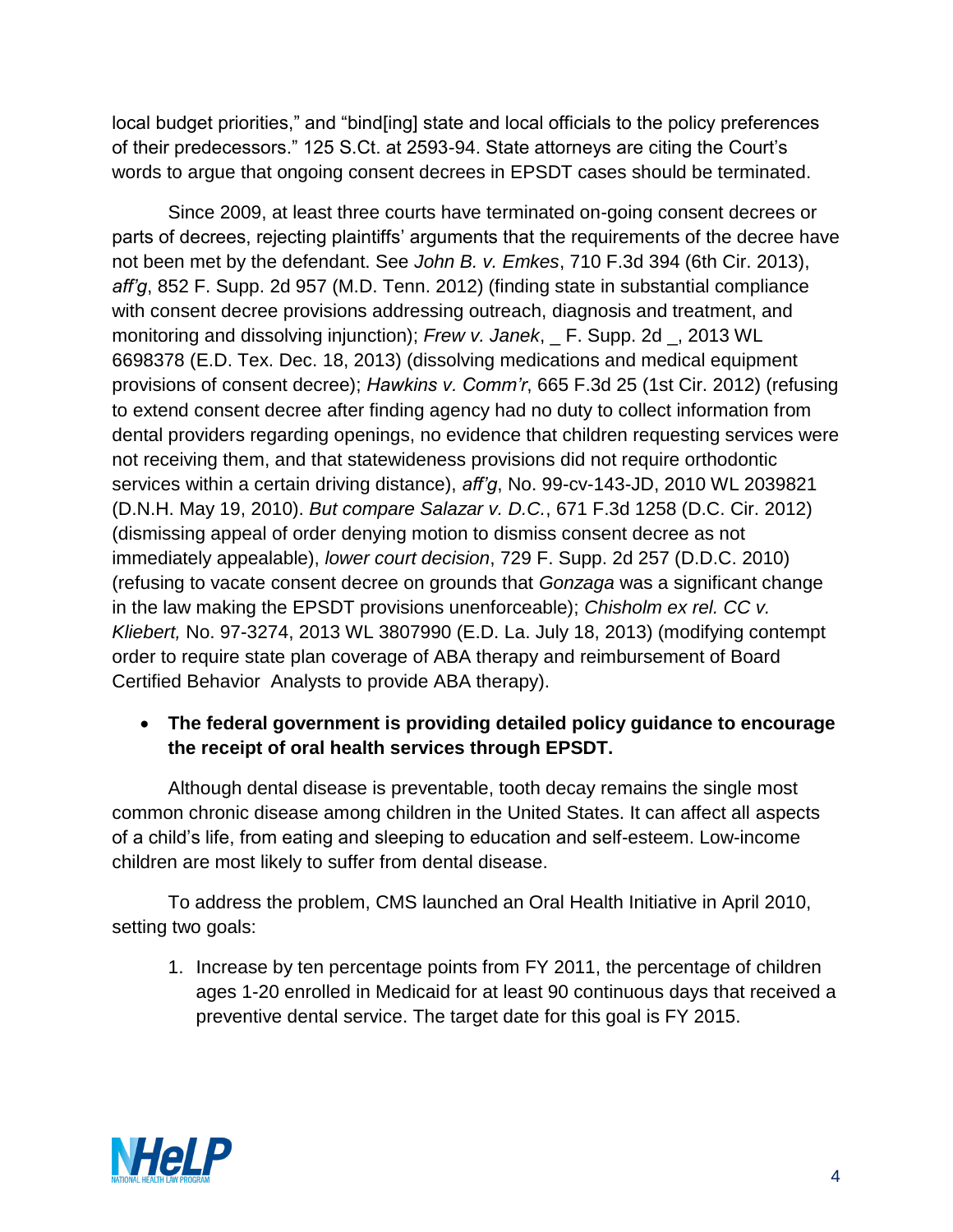2. Increase by ten percentage points the percentage of children ages 6-9 enrolled in Medicaid for at least 90 continuous days that received a sealant on a permanent molar. A target date has not yet been set.

CMS is developing resources to help states, Medicaid-participating providers, and families improve oral health. These include:

- CMS, *Improving Oral Health Delivery in Medicaid and CHIP: A Toolkit for States* (Feb. 2014), available at [http://www.medicaid.gov/Medicaid-CHIP-](http://www.medicaid.gov/Medicaid-CHIP-Program-Information/By-Topics/Benefits/Downloads/Oral-Health-Quality-Improvement-Toolkit-for-States.pdf)[Program-Information/By-Topics/Benefits/Downloads/Oral-Health-Quality-](http://www.medicaid.gov/Medicaid-CHIP-Program-Information/By-Topics/Benefits/Downloads/Oral-Health-Quality-Improvement-Toolkit-for-States.pdf)[Improvement-Toolkit-for-States.pdf](http://www.medicaid.gov/Medicaid-CHIP-Program-Information/By-Topics/Benefits/Downloads/Oral-Health-Quality-Improvement-Toolkit-for-States.pdf)
- CMCS Information Bulletin, *CMS Oral Health Initiative and Other Dental-Related Items* (Apr. 18, 2013) (highlighting top ten improving states and discussing two new American Dental Association CPT billing codes to improve screening and assessment, available at [http://medicaid.gov/Federal-](http://medicaid.gov/Federal-Policy-Guidance/Downloads/CIB-04-18-13.pdf)[Policy-Guidance/Downloads/CIB-04-18-13.pdf.](http://medicaid.gov/Federal-Policy-Guidance/Downloads/CIB-04-18-13.pdf)
- CMS: *Keep Kids Smiling: Promoting oral Health Through the Medicaid Benefit for Children & Adolescents- EPSDT* (Sept. 2013), available at [http://www.medicaid.gov/Medicaid-CHIP-Program-Information/By-](http://www.medicaid.gov/Medicaid-CHIP-Program-Information/By-Topics/Benefits/Downloads/Keep-Kids-Smiling.pdf)[Topics/Benefits/Downloads/Keep-Kids-Smiling.pdf](http://www.medicaid.gov/Medicaid-CHIP-Program-Information/By-Topics/Benefits/Downloads/Keep-Kids-Smiling.pdf)

To stay up-to-date on these federal activities, go to CMS, *Dental Care Website* (last visited Mar. 26, 2014), at [http://www.medicaid.gov/Medicaid-CHIP-Program-](http://www.medicaid.gov/Medicaid-CHIP-Program-Information/By-Topics/Benefits/Dental-Care.html)[Information/By-Topics/Benefits/Dental-Care.html.](http://www.medicaid.gov/Medicaid-CHIP-Program-Information/By-Topics/Benefits/Dental-Care.html)

#### **Annotated Case Docket**

The annotated EPSDT case docket begins on the next page.

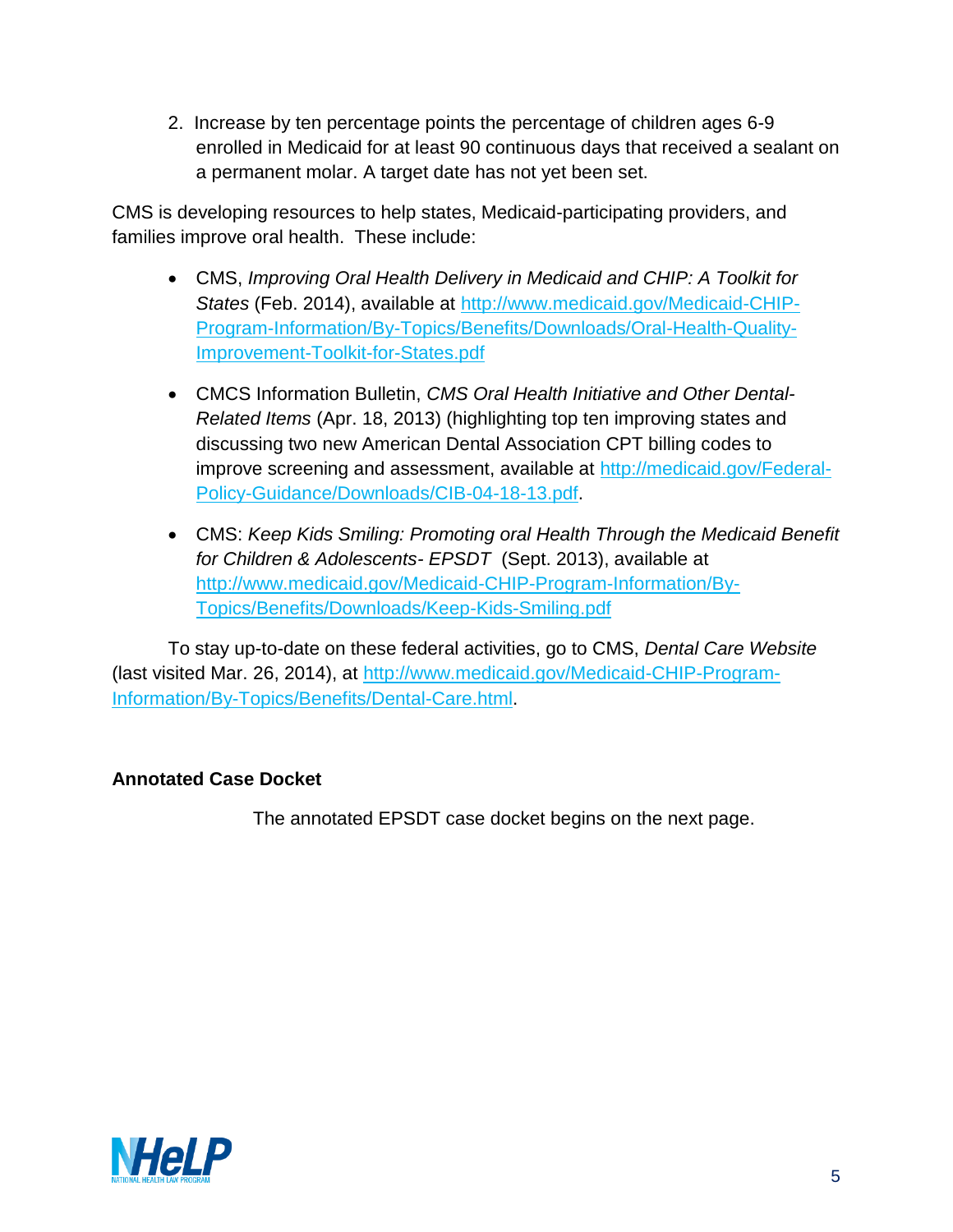# **EPSDT Case Docket<sup>3</sup>**

# U.S. S. Ct.

*Frew ex rel. Frew v. Hawkins,* 540 U.S. 431 (2004) (enforcement of EPSDT **consent decree** does not violate **Eleventh Amendment**), *on remand*: 401 F. Supp. 2d 619 (E.D. Tex. 2005) (refusing to dissolve consent decree in part because provider participation rates had decreased in recent years and including extensive discussion of **CMS Form 416**), *aff'd*, *Frazar v. Ladd*, 457 F.3d 432 (5th Cir. 2006) (finding "object of the consent decree is not mere compliance with federal law," but rather to "implement the Medicaid statute 'in a highly detailed way;'" holding defendants had not attained the EPSDT objectives of the consent decree and denying motion to dissolve consent decree), *additional case history*, *Frew v. Janek*, \_ F. Supp. 2d \_, 2013 WL 6698378 (E.D. Tex. Dec. 18, 2013) (dissolving medications and medical equipment provisions of consent decree), *same case*, *Frew v. Suehs*, 775 F. Supp. 2d 930 (E.D. Tex. 2011) (refusing to modify dental provisions of consent decree), No. 3:93CV065 (E.D. Tex. July 9, 2007) (settlement) (available from NHeLP), *and Frew v. Gilbert*, 109 F. Supp. 2d 579 (E.D. Tex. 2000) (concerning screening, informing, and reporting).

## U.S. Courts of Appeal

*K.G. ex rel. Garrido v. Dudek*, 731 F.3d 1152 (11th Cir. 2013), *aff'g in part and modifying in part*, 864 F. Supp. 2d 1314 (S.D. Fla. 2012) (permanent inj.) (finding **ABA therapy** for children with autism is a **rehabilitative service** covered by the Medicaid Act and is not **experimental**), *on remand*, F. Supp. 2d, 2013 WL 5930764 (S.D. Fla. Nov. 5, 2013 (permanent injunction), *and* 2013 WL 5930709 (S.D. Fla. Nov. 5, 2013) (declaratory judgment), *earlier decision*, 839 F. Supp. 2d 1254 (S.D. Fla. 2011) (preliminary injunction).

*John B. v. Emkes*, 710 F.3d 394 (6th Cir. 2013), aff'g, 852 F. Supp. 2d 957 (M.D. Tenn. 2012) (finding state in substantial **compliance with consent decree** provisions addressing outreach, diagnosis and treatment, and monitoring and dissolving injunction), *and* 852 F. Supp. 2d 944 (M.D. Tenn. 2012) (holding § 1396a(a)(43)(B) and (C) enforceable under **§ 1983**), *earlier case history*, 661 F.Supp.2d 871 (M.D. Tenn. 2009) (denying defendants' motion to vacate consent decree), *rev'd in part sub nom. John B. v. Goetz*, 626 F.3d 356 (6th Cir. 2010), *on remand*, 2011 WL 795019 (M.D. Tenn. Mar. 1, 2011) (refusing to vacate consent decree), *additional case history*, *John B. v. Menke*, 176 F. Supp. 2d 786 (M.D. Tenn. 2001) (holding **managed care** system

 $3$  In the citations below, "additional case history omitted" can be found at National Health Law Program, The Advocate's Guide to the Medicaid Program at Services Ch. notes 51-61 (May 2011, with Oct. 2012 Supp.) (available from NHeLP). Also, the docket presents the cases in chronological, not "Bluebook," order.



 $\overline{a}$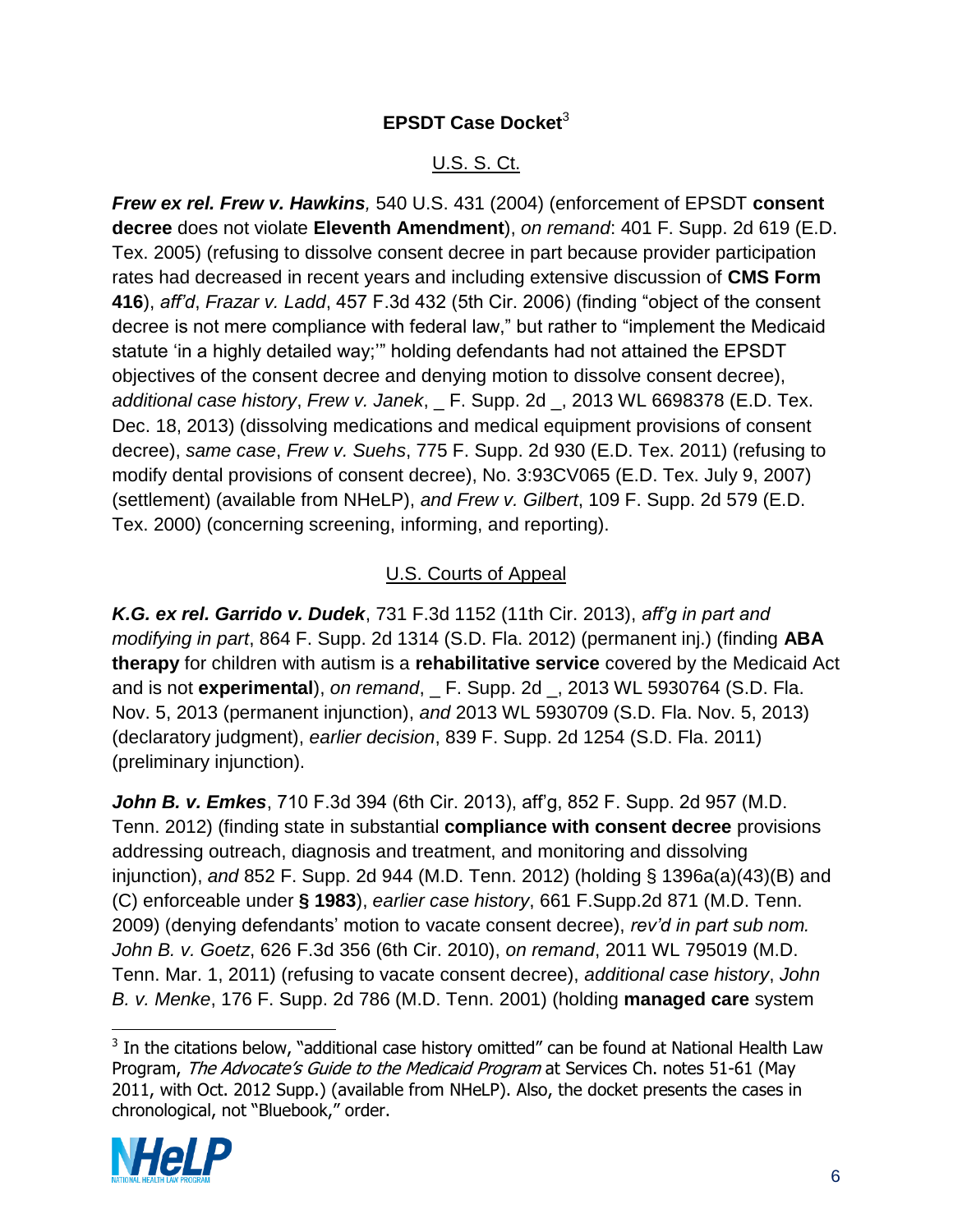did not adequately meet EPSDT mandates and ordering state to remedy violations), *enforcing*, No. 3-98-0168 (M.D. Tenn. Feb. 25, 1998) (consent decree to implement a multi-year remedial plan that included requirements for: (1) updating **periodic screening** requirements to identify medical and mental health problems; (2) **developmental screening** to include the use of culturally sensitive assessments and avoidance of premature diagnosis labeling; (3) improving access to treatments, with attention to children who are medically fragile; and (4) integration of health care and custodial services for children in foster care) (additional case history omitted).

*Salazar v. D.C.*, 671 F.3d 1258 (D.C. Cir. 2012) (dismissing appeal of order denying motion to dismiss consent decree as not immediately appealable), *lower court decision*, 729 F. Supp. 2d 257 (D.D.C. 2010) (finding § 1396a(a)(43) enforceable under **§ 1983** and refusing to vacate **consent decree**), *earlier case history*, 685 F. Supp. 2d 72 (D.D.C. 2010) (refusing to vacate EPSDT **dental** screening order), *aff'd but criticized*, 633 F.3d 1110 (D.C. Cir. 2011), *same case*, 596 F. Supp. 2d 67 (D.D.C. 2009), *partial recon. granted*, 750 F. Supp. 2d 65. (D.D.C. 2010) (citing 42 C.F.R. § 438.10 and ordering District to disclose **copyrighted clinical guidelines** being used by managed care contractor to deny plaintiff's request for EPSDT in-home services), *same case*, 570 F. Supp. 2d 105 (D.D.C. 2008) (assessing **financial sanctions** for District's failure to meet deadlines for dental corrective action plan), *aff'd in part and rev'd in part*, 602 F.3d 431 (D.C. Cir. 2010), earlier *case history:* No. CA-93-452 (GK) (Order Sept. 17, 2001) (ordering compliance with **screening, adolescent targeting, provider outreach, and tracking** requirements of settlement agreement), *same case*, (Jan. 25, 1999) (Consent Judgment; Order Modifying the Amended Remedial Order of May 6, 1997 and vacating the order of March 27, 1997); 1997 WL 306876 (D.D.C., Jan. 17, 1997) (remedial order for (state to comply with EPSDT screening and informing requirements), *same case*, *Wellington v. D.C.*, 851 F. Supp. 1 (D.D.C. 1994) (holding EPSDT provisions enforceable under 1983) (additional case history omitted).

*Hawkins v. Comm'r***,** 665 F.3d 25 (1st Cir. 2012) (refusing to extend **consent decree**; finding agency had no duty to collect information from **dental** providers regarding openings in the office, no evidence that children requesting services were not receiving them, and that statewideness provisions did not require agency to provide orthodontic services within a certain driving distance), *aff'g*, No. 99-cv-143-JD, 2010 WL 2039821 (D.N.H. May 19, 2010), *same case*, 2008 WL 2741120 (D.N.H. July 10, 2008) (refusing to find contempt), 2007 WL 2325216 (D.N.H. Aug. 13, 2007) (same), *earlier proceeding*, 2004 WL 166722 (D.N.H. Jan. 23, 2004) (approving consent decree, certifying class).

*Va. Dep't of Med. Assistance. Servs. v. U.S Dep't of Health & Human Servs*., 678 F.3d 918 (D.C. Cir. 2012), *aff'g*, 779 F. Supp. 2d 129 (D.D.C 2011) (finding the "under-21 exception" to federal funding exclusion for **institutions for mental diseases** applies

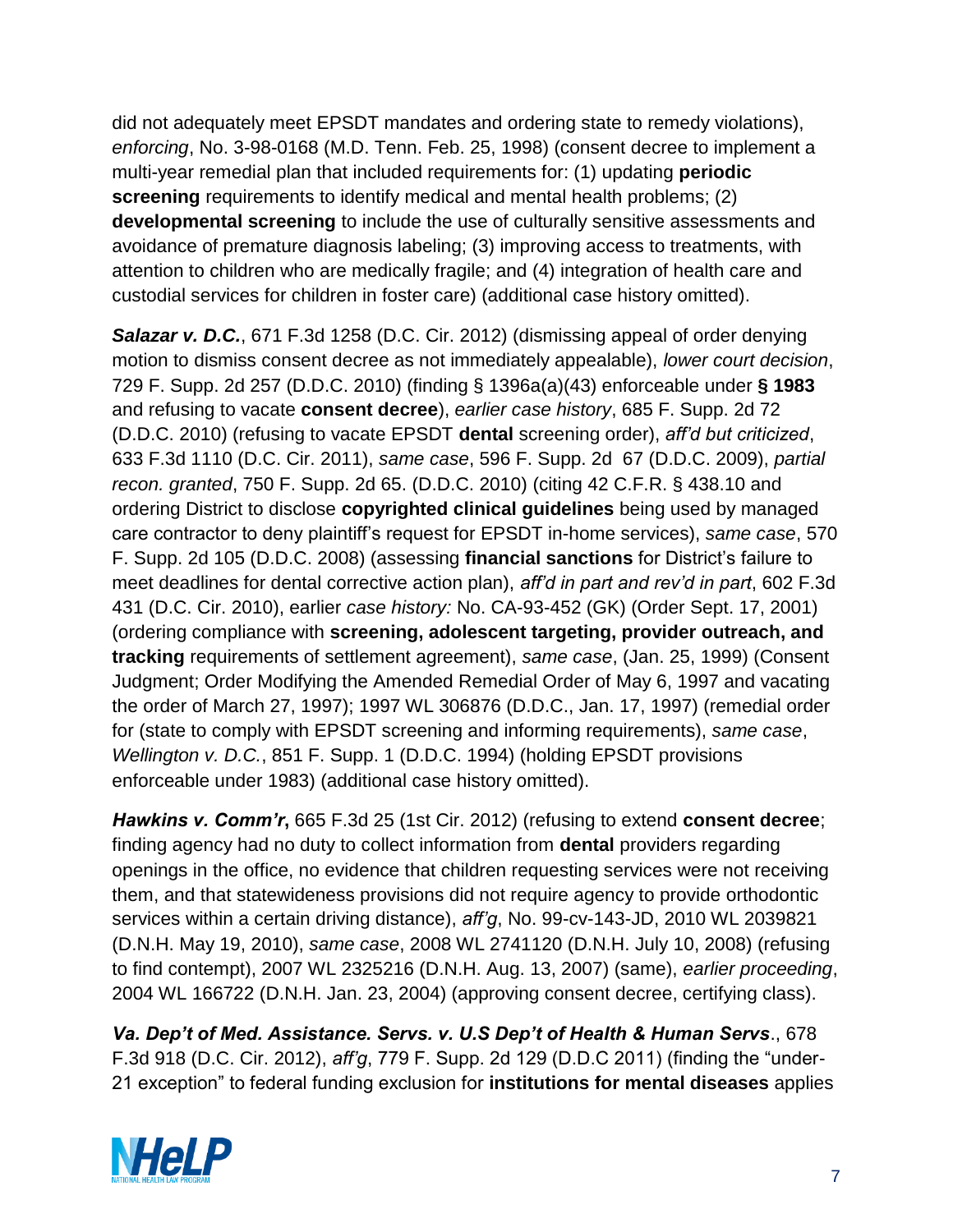only to inpatient psychiatric hospital services and does not allow federal funding for acute care, pharmacy, clinic, physician and other medical services).

*Kan. Health Pol. Auth. v. U.S. Dep't of Health & Human Servs.*, 678 F.3d 918 (D.C. Cir. 2012), *aff'g*, 798 F Supp. 2d 162 (D.D.C. 2011) (finding the "under-21 exception" to federal funding exclusion for **institutions for mental diseases** applies only to inpatient psychiatric hospital services and does not allow federal funding for laboratory tests, pharmacy, and outside medical providers).

*Moore ex rel. Moore v. Reese*, 637 F.3d 1220 (11th Cir. 2011) (*Moore II*) (establishing standards for determining **roles of state agency and treating providers** in deciding amount of covered services), *rev'g*, 674 F. Supp. 2d 1366 (N.D. Ga. 2009) (limiting state role to reviewing physician's order for fraud and whether services are within reasonable standards of care), *on remand sub nom.*, *Moore v. Cook,* No. 1:07-cv-631, 2012 WL 1380220 (N.D. Ga. Apr. 20, 2012) (entering declaratory judgment for plaintiff), *earlier decision*, 324 F. App'x 773 (11th Cir. 2009) (*Moore I*) (finding both state and treating physician have role in determining what measures are needed to "**correct or ameliorate**" medical conditions and private physician's word is "not dispositive"), *rev'g and remanding*, 563 F. Supp. 2d 1354 (N.D. Ga. 2008), *same case*, No. 1:07-CV-631, 2007 WL 1876017 (N.D. Ga. June 28, 2007) (rejecting state's **abstention** request and plaintiff's **preemption** claim).

*Katie A. v. Douglas,* No. 02-cv-05662 (C.D. Cal. Dec. 5, 2011) (settlement agreement), *earlier case history*, 481 F.3d 1150 (9th Cir. 2007) (holding that **wraparound services and therapeutic foster care** are within the State's EPSDT obligations under federal law, but that if all EPSDT-mandated components of these services are being provided through existing State programs, then the State does not need to take additional steps to repackage these services as wraparound and therapeutic foster care), *rev'g & remanding*, *Katie A. v. Bonta*, 433 F.Supp.2d 1065 (C.D. Cal. 2006).

*Parents' League for Effective Autism Servs. v. Jones-Kelley*, 339 F. App'x 542 (6th Cir. 2009) (affirming preliminary injunction of state administrative rule that restricted EPSDT coverage of **Applied Behavioral Analysis (ABA)** as **rehabilitative services**), *aff'g,* 565 F. Supp. 2d 905 (S.D. Ohio 2008), *same case*, 565 F.Supp.2d 895 (S.D. Ohio 2008) (holding EPSDT provisions enforceable under **§ 1983**) (additional case history omitted).

*Rosie D. v. Romney*, 410 F.Supp.2d 18 (D. Mass. 2006) (holding State's failure to provide for **service coordination**, **crisis services** and **home based services** for children with serious emotional disturbances violated EPSDT and reasonable promptness provisions of Medicaid Act), *subsequent case history sub nom.* 474 F. Supp. 2d 238 (D. Mass. 2007) (adopting state's proposed plan to remedy Medicaid

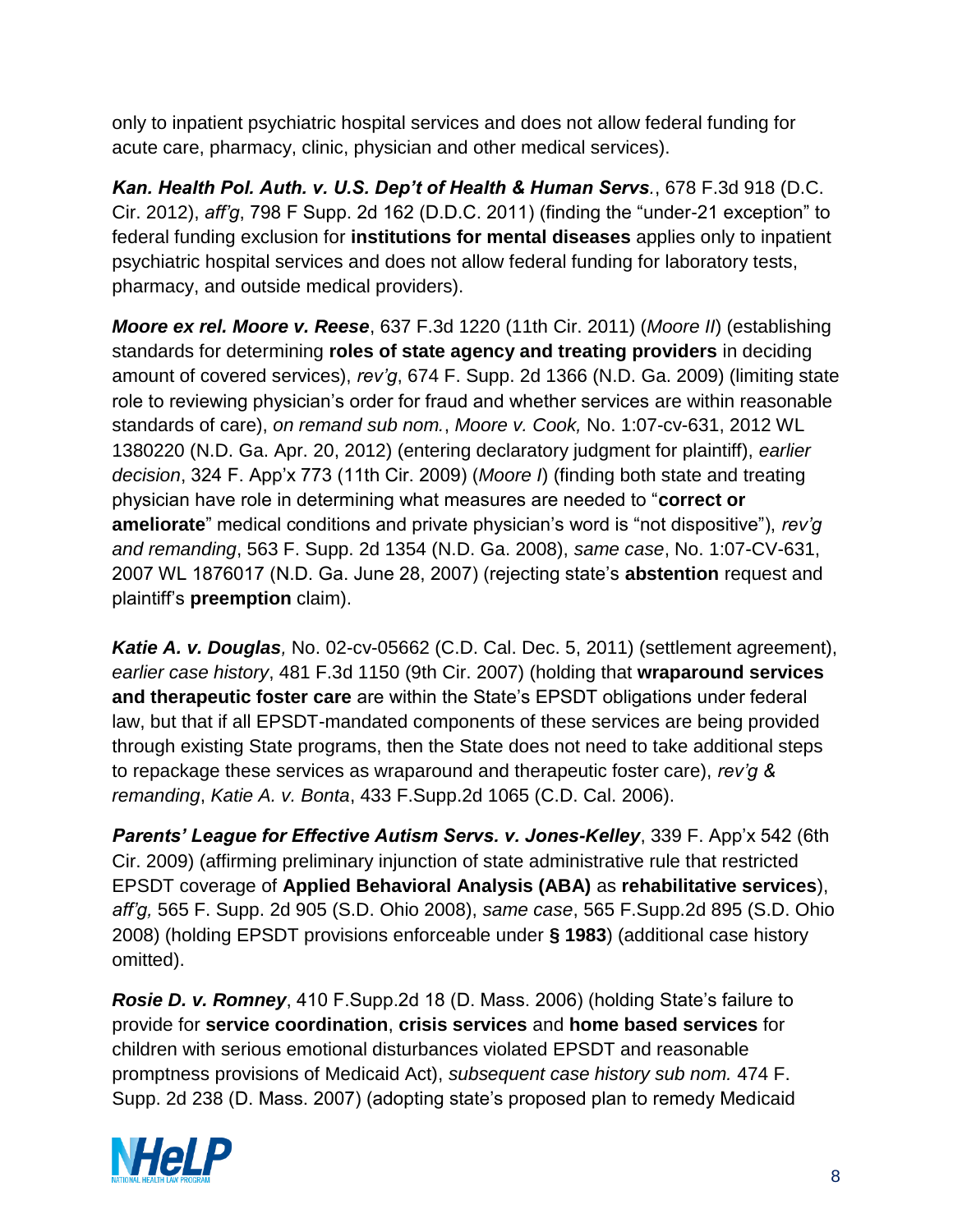violations with provisos) *and same case*, *Rosie D. v. Patrick*, 599 F.Supp.2d 80 (D. Mass 2009) (allowing short delay in providing **In-Home Behavioral Services** and **Therapeutic Mentoring Services**, citing the Commonwealth's **financial crisis**), *same case*, 310 F.3d 230 (1st Cir. 2002) (denying state's motion to dismiss on **Eleventh Amendment** grounds) (additional case history omitted).

*Westside Mothers v. Olszewski,* 454 F.3d 532 (6th Cir. 2006) (finding § 1396a(a)(43)(A) enforceable under **§ 1983**) (additional case history omitted).

*S.D. ex rel. Dickson v. Hood***,** 391 F.3d 581 (5th Cir. 2004) (holding EPSDT provisions enforceable under **§ 1983** and that **incontinence supplies** fit within the § 1396d(a) listing of coverable EPSDT services), *aff'g*, No. 02-2164, 2002 WL 31741240 (E.D. La Dec. 3, 2002).

*Pediatric Specialty Care, Inc. v. Ark. Dept. of Human Servs.*, 364 F.3d 925 (8th Cir. 2004) (ordering State to cover early intervention Child Health Management Services (CHMS) until impact study on terminating services was completed)*, earlier case*, 293 F.3d 472 (8th Cir. 2002) (holding EPSDT provisions enforceable under **§ 1983**, that a child has a right to **early intervention day treatment** recommended by their physician, that federal law did not require state plans to list every conceivable treatment service, and that state plan satisfied EPSDT mandate if it indicated state would provide other health care to correct or ameliorate conditions as described in § 1396d(r)(5)), *subsequent rulings*, 444 F.3d 991 (8th Cir. 2006) (refusing to require disclosure of identities of **peer review physicians** who make coverage determinations), *and* No. 4:01CV00830, 2005 WL 5660038 (E.D. Ark. Feb. 7, 2005) (finding individually named defendants not entitled to **qualified immunity** because they violated clearly established EPSDT rights), *aff'd in part and reversed in part*, 443 F.3d 1005 (8th Cir. 2006) (holding EPSDT provisions created enforceable rights under § 1983**,** that ADHS could not be sued because of **sovereign immunity**), *cert. granted, judgment vacated in part*, *remanded to dismiss appeal as moot sub nom. Selig v. Pediatric Specialty Care*, 551 U.S. 1142 (2007).

*Collins v. Hamilton*, 349 F.3d 371 (7th Cir. 2003) (requiring coverage of placements in **psychiatric residential treatment facilities**).

*Antrican v. Odom*, 290 F.3d 178 (4th Cir. 2002), *aff'g sub nom. Antrican v. Buell*, 158 F.Supp.2d 663 (E.D.N.C. 2001) (finding no **Eleventh Amendment** bar and provisions enforceable under **§ 1983**).

*Tallahassee Mem'l Reg'l Med. Ctr. v. Cook*, 109 F.3d 693 (11th Cir. 1997) (requiring coverage for **inpatient grace days** needed by adolescents during periods when alternative care settings were unavailable).

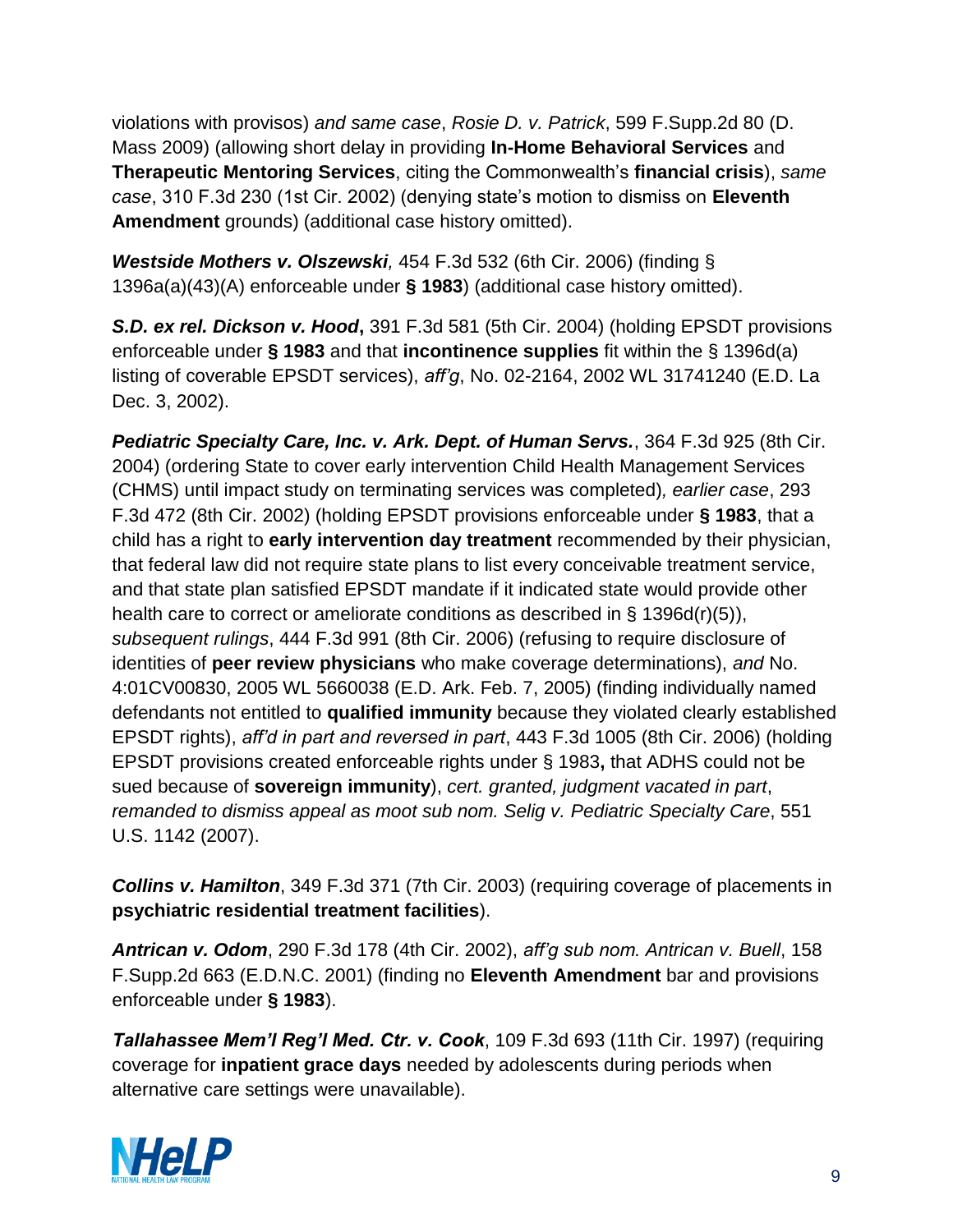*Texas v. U.S. Dep't of Health & Human Serv*., 61 F.3d 438 (5th Cir. 1995) (affirming refusal to cover **inpatient residential chemical dependency treatment** (to include room and board) as EPSDT rehabilitation service).

*Miller ex rel. Miller v. Whitburn*, 10 F.3d 1315 (7th Cir.), *vacating*, 816 F. Supp. 505 (W.D. Wis. 1993) (**transplant** covered under EPSDT).

*Pittman ex rel. Pope v. Sec'y Fla. Dep't of Health & Rehab. Servs*., 998 F.2d 887 (11th Cir. 1993) (**transplant** and incidental service needs).

*Pereira ex rel. Pereira v. Kozlowski*, 996 F. 2d 723 (4th Cir. 1993), *aff'g* 805 F. Supp. 361 (E.D. Va. 1992) (**transplant**).

*Mitchell v. Johnston*, 701 F.2d 337 (5th Cir. 1983) (**dental** services)

*Bond v. Stanton*, 630 F.2d 1231 (7th Cir. 1980), *appeal after remand*, 655 F.2d 766 (7th Cir. 1981), same case, 372 F. Supp. 872 (N.D. Ind.), *aff'd*, 504 F.2d 1246 (7th Cir. 1974) (rejecting state's "somewhat casual approach" to **outreach and informing**).

*Phila. Welfare Rights Org. v. Shapp*, 602 F.2d 1114 (3d Cir. 1979) (**screening** goals contained in consent decree).

# **Federal District Courts**

*Pediatria, PC v. Diopsys, Inc.*, No. 2:12–cv–1949–HRH, 2014 WL 684156 (D. Ariz. Feb. 21, 2104) (dismissing primary screening physician's fraud claims against manufacturer of visual evoked potentials (VEP) testing machine, after state Medicaid agency concluded VEP testing is not part of routine **vision screening** but can be covered as diagnostic testing by ophthalmic specialists).

**N.B. v. Hamos.** F. Supp. 2d . 2014 WL 562637 (N.D. III. Feb. 14, 2014) (certifying **Rule 23(b)(2) class** of children whose providers have recommended intensive homeand community-based services to correct or ameliorate their diagnosed mental health or behavioral disorders), *same case*, No. 11 C 06866, 2013 WL 6354152 (C.D. Ill. Dec. 5, 2013) (finding § 1396a(a)(43) enforceable under **§ 1983**).

*P.G. by and through K.G. v. Hamos*, No. 13–3020 2014 WL 274130 (C.D. Ill. Jan. 24, 2014) (finding some plaintiffs lacked **standing** but allowing others to proceed in case alleging, in part, violations of EPSDT requirements to cover intensive home and community-based services, community residential services, and residential mental health services), same case, 2013 WL 393233 (C.D. Ill. Jan. 31, 2013) (granting TRO).

*Hunter ex rel. Lynah v. Cook*, No. 1:08-CV-2930-TWT, 2013 WL 5429430 (N.D. Ga. Sept. 27, 2013) (enjoining state from reducing nursing hours because reductions were not based on medical necessity) (on appeal),*same case*, 2013 WL 2252917 (N.D. Ga.

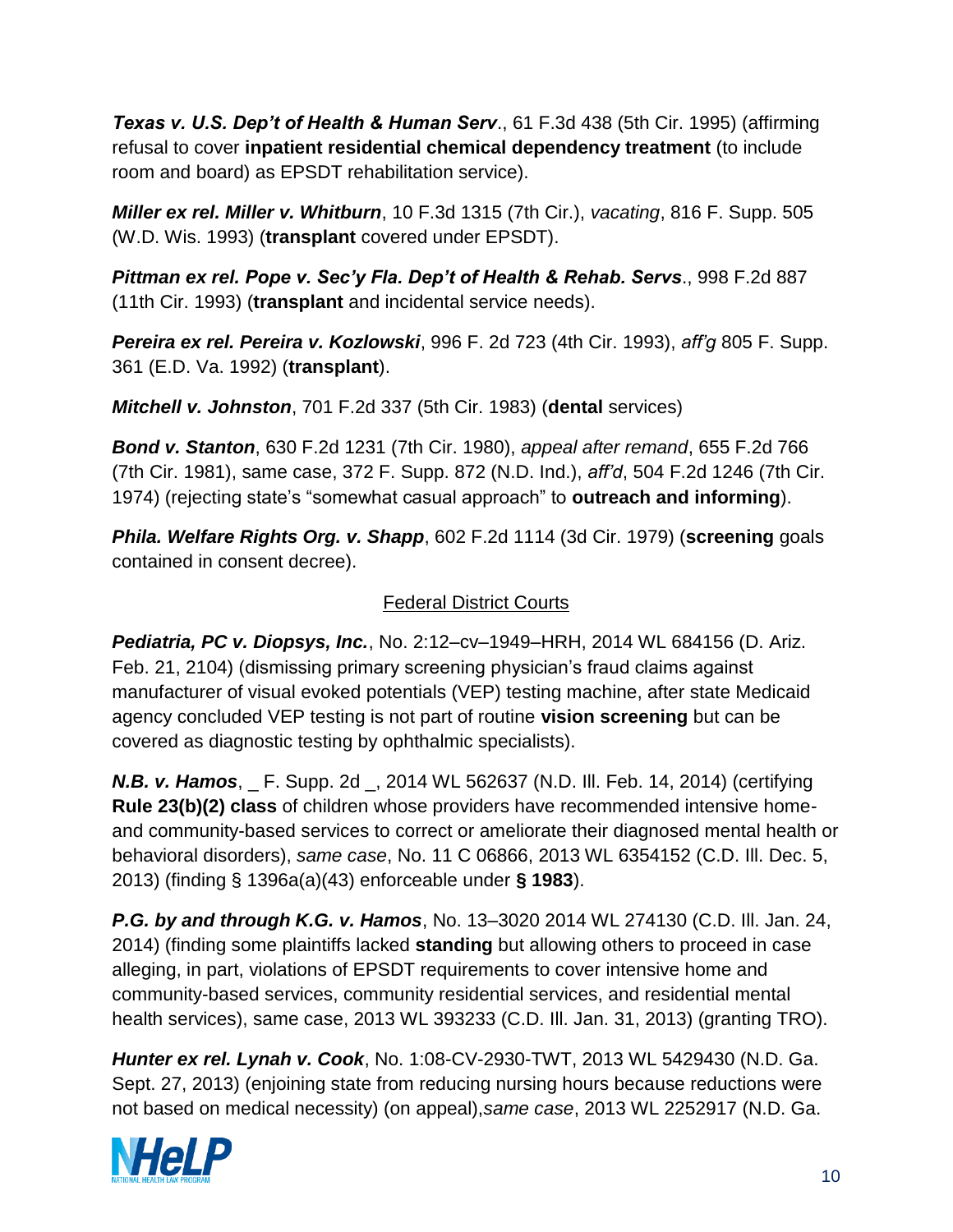May 22, 2013) (granting in part and denying in part defendant's motion for summary judgment, finding defendant did not violate EPSDT informing requirements, plaintiffs had not established personal deprivation of case management, personal care services and incontinence supplies, and defendants were not discriminating on the basis of medical condition), *same case*, 2011 WL 4500009 (N.D. Ga. Sept. 27, 2011) (refusing to find case moot where plaintiffs were receiving some but not all requested **private duty nursing** hours and allowing plaintiff to add **Americans with Disabilities Act** claim), *and* 2010 WL 623475 (N.D. Ga. Feb. 18, 2010) (citing 324 F. App'x 773 (*Moore I*) to require coverage of private duty nursing hours), *and* 2009 WL 5062451 (N.D. Ga. Dec. 16, 2009) (finding § 1396a(a)(43)(B) enforceable under **§ 1983**), *and* 2008 WL 8874314 (N.D. Ga. Nov. 3, 2008)(preliminary inj. granted in part and denied in part).

*Chisholm ex rel. CC v. Kliebert,* No. 97-3274, 2013 WL 3807990 (E.D. La. July 18, 2013) (modifying contempt order to require state plan coverage of ABA therapy and reimbursement of Board Certified Behavior Analysts to provide ABA therapy), *same case*, 2013 WL 4089981 (E.D. La. Aug. 13, 2013) (denying motion to stay),133 F. Supp. 2d 894 (E.D. La. 2001) (**community-based behavioral and psychological services for autism** fall under § 1396d(a)(6) and d(a)(13)), *same case*, 876 F. Supp. 2d 709 (E.D. La. 2012) (refusing to enjoin prior authorization criteria but finding notices of denial of prior authorization inadequate), *and* 110 F. Supp. 2d 499 (E.D. La. 2000) (restricting therapy services to schools and limiting home health services violates EPSDT), *and* 1998 WL 92272 (E.D. La. Mar. 2, 1998).

*Royal ex rel. Royal v. Cook*, No. 1:08-cv-2930, 2012 WL 2326115 (N.D. Ga. June 19, 2012) (preliminary injunction) (applying *Moore II* and finding reduction in skilled nursing hours likely violated EPSDT because it was not due to individualized determination of medical necessity but to policy and practice of Defendant's GAPP program to wean nursing care and shift burden of skilled care to his parent caregiver over time).

*S.B. ex rel. W.B. v. Hamos*, No. 12–cv–03077, 2012 WL 1901277 (C.D. Ill. May 25, 2012) (granting TRO requiring defendant to provide plaintiff with EPSDT coverage for placement in a **residential treatment** facility).

*D.B. v. Dreyfus*, No. C11-2017, 2012 WL 895399 (W.D. Wash. Mar. 15, 2012) (denying preliminary injunction to children challenging reductions in **personal care services**), and 2012 WL 1856513 (May 21, 2012) (denying motion to reconsider).

*Smith ex rel. Smith v. Benson*, 703 F. Supp. 2d 1262 (S.D. Fla. 2010) (requiring coverage of **incontinence supplies**), *same case*, No. 09-21543, 2009 WL 5173957 (S.D. Fla. Oct. 26, 2009) (denying motion to dismiss).

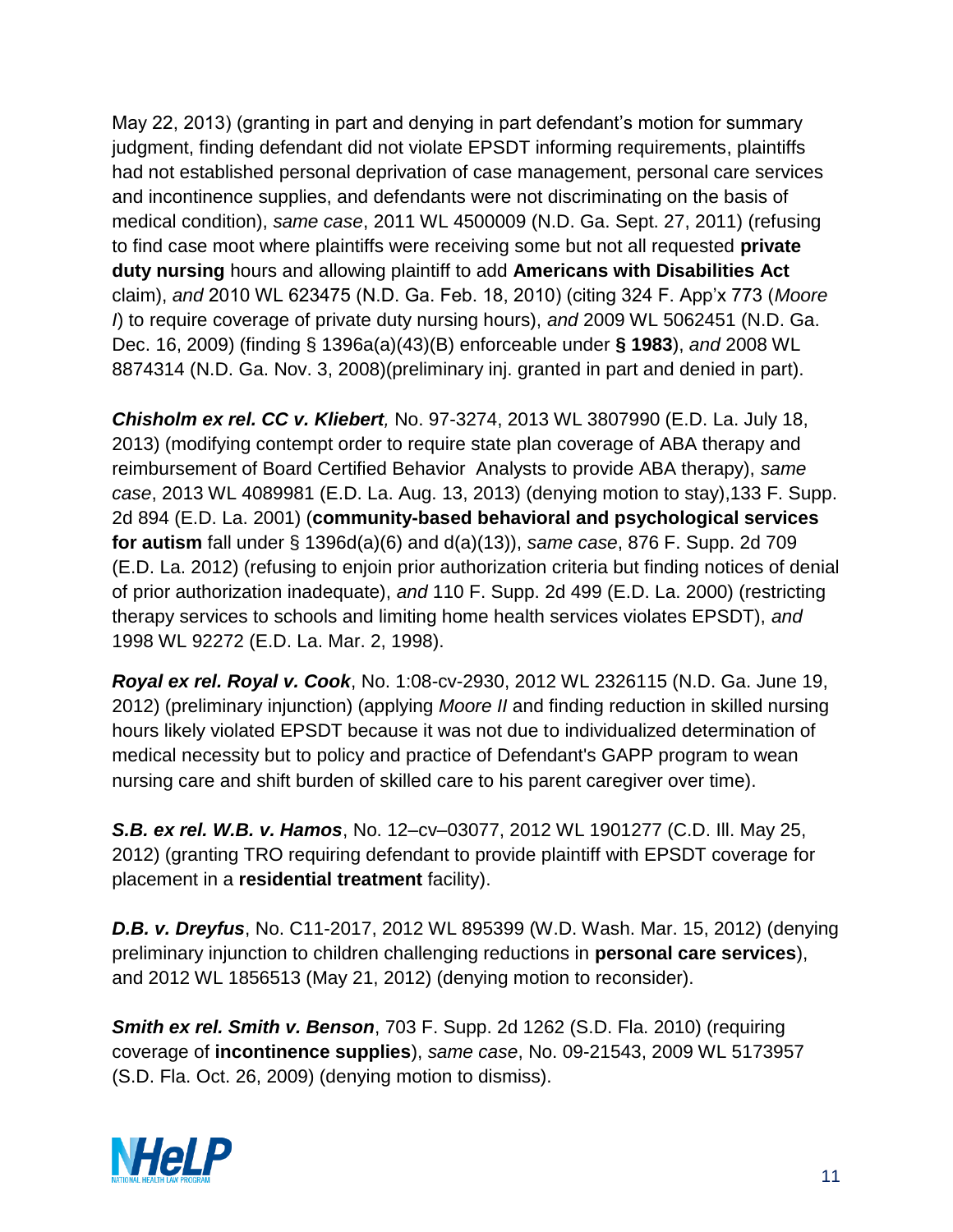*Mazzitti & Sullivan Counseling Servs., Inc. v. Dep't of Pub. Welf.*, 7 A.3d 875 (Pa. Commw. Ct. 2010) (affirming denial of EPSDT outpatient mental health services payments to provider who engaged in **fraud**).

*T.D. ex rel. Cathleen D. v. Dreyfus*, No. C09-5379 RBL, 2009 WL 2390345 (W.D. Wash. July 2, 2009) (temporarily enjoining proposed cutback in child's in–home **personal care services**)*.*

*Summer H. v. Fukino*, No. 09-00047 SOM/BMK, 2009 WL 455340 (D. Haw. Feb. 23, 2009) (denying motion for temporary restraining order where defendant agreed not to cut plaintiffs' EPSDT **home care services** by 15 percent pending their administrative appeals) (additional case history omitted).

*D.W. v. Walker*, No. 2:09-cv-00060, 2009 WL 1393818 (S.D.W.Va. May 15, 2009) (finding that Medicaid-eligible children can enforce EPSDT provisions under **§ 1983**).

*Illinois Dep't of Health-Care & Family Servs. v. U.S. Dep't of Health & Human Servs.*, No. 06-C-6402/6412, 2008 WL 877976 (N.D. Ill. Mar.28, 2008) (affirming Departmental Appeals Board decision to disallow school-based administrative costs under the Medicaid program in part because the costs were properly associated with "child find" activities under the **Individuals with Disabilities Education Act**).

*Carson P. ex rel. Foreman v. Heineman*, 240 F.R.D. 456 (D. Neb. 2007) (finding EPSDT provisions enforceable under **§ 1983**; granting state's motion to dismiss based on *Younger* **abstention**).

*G.D. v. Jones-Kelly*, No. 2:05-CV-980 (S.D. Ohio Oct. 22, 2007) (on file with NHeLP) (finding § 1396a(a)(43) enforceable under **§ 1983**), *same case*, 2007 WL 2206559 (S.D. Ohio July 30, 2007) (finding neither Medicaid Act nor Health Insurance Portability and Accountability Act precluded disclosure of information and granting plaintiffs' motion to compel **discovery** in case alleging failure of state to provide for EPSDT).

*A.G. ex rel. Giddens v. Arnold*, No. 5:05CV2790C10GRJ, 2006 WL 334218 (M.D. Fla. Feb. 13, 2006) (holding Medicaid provisions cited by EPSDT recipient, 42 U.S.C. § 1396 (stating purpose of the Medicaid Act), § 1396d(r) (defining EPSDT); § 1396a(a)(10)(B)(regarding amount, duration and scope) and 42 C.F.R. § 440.220 (same) were not privately enforceable under **§ 1983**).

*Ekloff v. Rodgers,* 443 F. Supp. 2d 1173 (D. Ariz. 2006) (holding state obligated under § 1396d(r)(5) to cover **incontinence briefs** for children with bowel and/or bladder incontinence to avoid skin breakdown and infection).

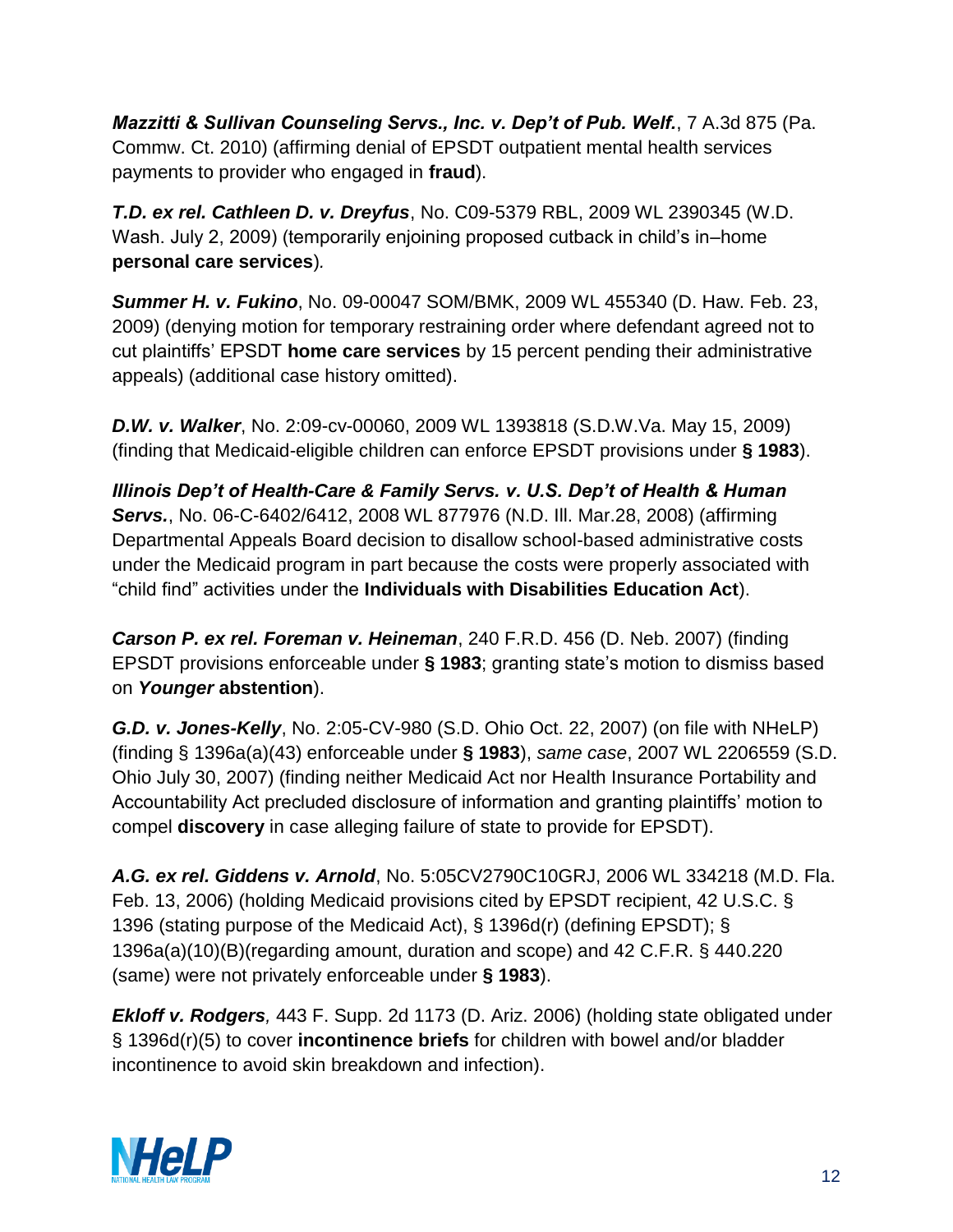*Okla. Chapter of Am. Acad. of Ped. v. Fogarty*, 366 F. Supp. 2d 1050 (N.D. Okla. 2005) (finding no EPSDT violation even though **participation goals** not met because goal is "hortatory"; "Failure to achieve a performance goal does not amount to a violation of federal law.") (additional case history omitted).

*Health Care for All v. Romney*, No. Civ. A. 00-10833RWZ, 2005 WL 1660677 (D. Mass. July 14, 2005) (finding Medicaid **dental payments** so low as to effectively frustrate the reasonable promptness provision by foreclosing the opportunity for enrollees to receive care at all, much less in a timely manner and that lack of dentists caused enrollees to be unable to obtain treatment at reasonable intervals), *same case*, No. 00-10833-RWZ, 2004 WL 3088654 (D. Mass. Oct. 1, 2004) (holding § 1396a(a)(43) enforceable but § 1396d(r)(5) definitional and not enforceable under **§ 1983** and finding the obligation to provide and meet standards for delivery of EPSDT derives from § 1396a(a)(10)(A)).

*Clark v. Richman*, 339 F.Supp.2d 631 (M.D. Pa. 2004) (finding EPSDT provisions enforceable under **§ 1983** and finding that **timeliness standard** regulation, 42 C.F.R. § 441.56(e), while setting outer limit for initiating treatment, did not supplant the need for additional timeliness standards).

*A.M.H. v. Hayes,* No. C2-03-778, 2004 U.S. Dist. LEXIS 27387 (S.D. Ohio, Sept. 30, 2004) (holding § 1396a(a)(43) enforceable but § 1396d(r)(5) definitional and not enforceable under **§ 1983** and finding EPSDT does not require coverage of **community-based services** addressed in § 1396n waiver provision).

*Memisovski v. Maram*, No. 92 C 1982, 2004 WL 1878332 (N.D. Ill. Aug. 24, 2004) (following trial, court held the **EPSDT** and **equal access payment** provisions enforceable under **§ 1983**, discussing expert review of **CMS Form 416,** and holding EPSDT and pediatric payment rates violated the Medicaid Act), *same case*, 2001 WL 1249615 (N.D. Ill. Oct. 17, 2001) (rejecting state's **Eleventh Amendment** immunity claims).

*Emily Q. v. Bonta*, 208 F. Supp. 2d 1078 (C.D. Cal. 2001) (requiring state to provide notice of EPSDT **mental and therapeutic behavioral health services**, develop forms to request services, provide compensatory benefits to class members wrongfully denied services).

*J.K. v. Eden*, No. CIV-91-261-TUC-JMR (D. Ariz. Mar. 20, 2001) (settlement describing principles for improving **mental health** system), *same case sub. nom J.K. v. Dillenberg*, 836 F. Supp. 694 (D. Ariz. 1993).

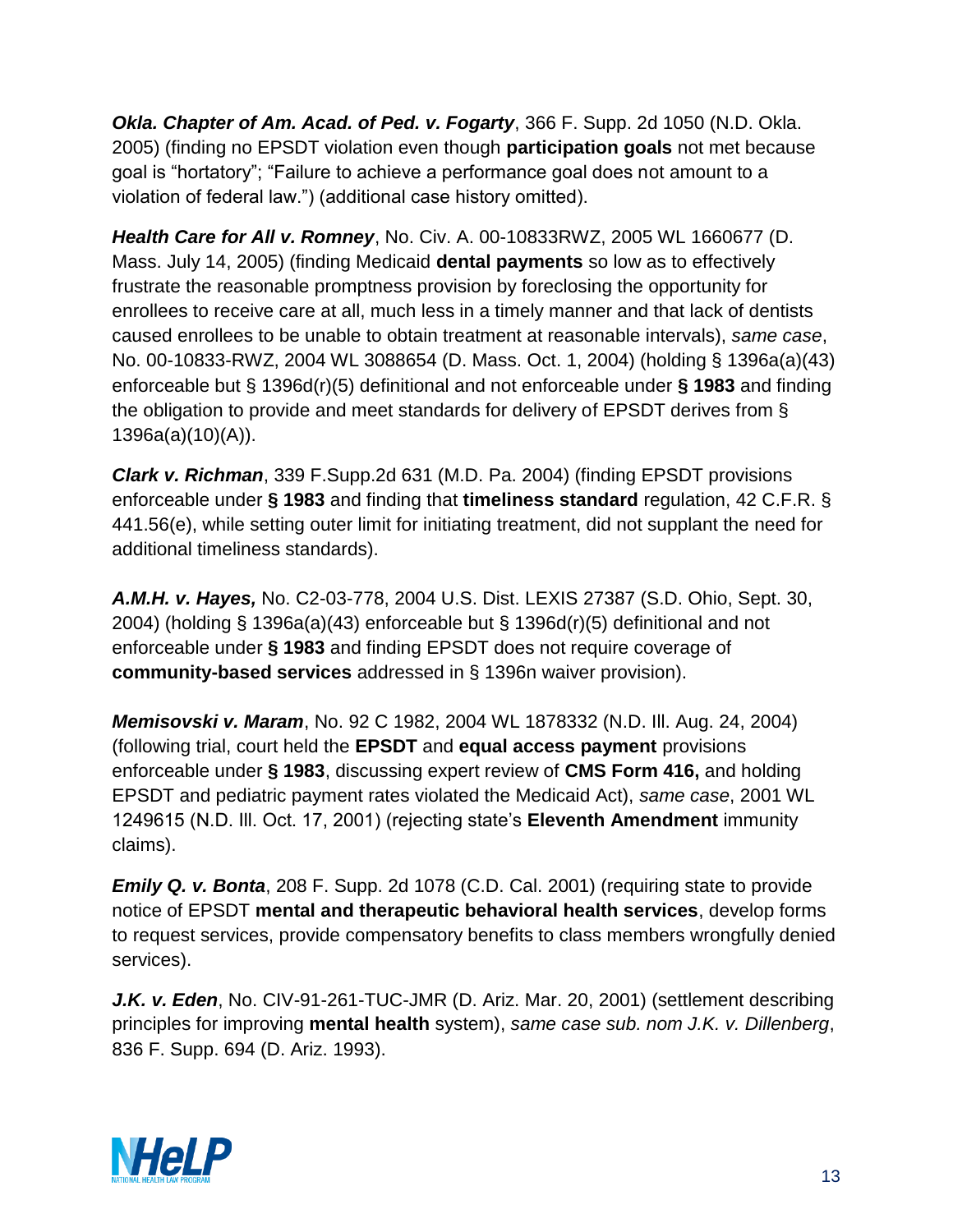*Charlie H. v. Whitman*, 83 F. Supp. 2d 476 (D.N.J. 2000) (EPSDT provisions not enforceable under **§ 1983**).

*Kirk T. v. Houstoun*, No. 99-3253, 2000 WL 830731 (E.D. Pa. June 27, 2000) (granting summary judgment on claim that EPSDT **behavioral health services** were not being initiated in a timely manner in **managed care settings**).

*French v. Concannon*, No. 97-CV-24-B-C (D. Me. July 16, 1998) (agreement to implement policies for outreach, informing, and treatment to improve **communitybased behavioral health services**).

*Hunter v. Chiles*, 944 F. Supp. 914 (S.D. Fla. 1996) (coverage of **augmentative communication device**; discussing other state funding agencies and school districts).

*Hinds v. Blue Cross & Blue Shield of Tenn.*, No.3:95-0508 (M.D. Tenn. Jan. 3, 1996) (coverage of **transplant** services by **managed care organization** pursuant to EPSDT and managed care contract).

*T.L. v. Belshe*, No. CV-S-93-1782 LKKPAN (E.D. Cal. 1995) (settlement to promulgate regulations for covering **treatments** not included in state Medicaid plan for adults).

*Sanders v. Lewis*, No. 2:92-0353, 1995 WL 228308 (S.D. W.Va. Mar. 1, 1995) (consent order and compliance plan requiring EPSDT **outreach to and screening for children in out-of-home placement**), *same case*, *Sanders v. Lewis,* No. 2:92-0353, 1995 WL 228308 (S.D. W.Va. Mar. 1, 1995).

*Scott v. Snider*, No. 91-CV-7080 (E.D. Pa. Dec. 2, 1994) (order and stipulation requiring state and **managed care organizations** to meet specific performance standards for screening services), *earlier decision*, No. 91-CV-7080 (E.D. Pa. Aug. 11, 1993), *reprinted in* MEDICARE & MEDICAID GUIDE (CCH) ¶ 42,056 (stipulated settlement requiring **outreach to mother at time of child's birth** and before mother is discharged from care).

*G.L. v. Stangler*, 873 F. Supp. 252 (W.D. Mo. 1994) (modified consent decree), *same case*, 731 F. Supp. 365 (W.D. Mo. 1990) *and* 564 F. Supp. 1030 (W.D. Mo. 1983) (consent decree regarding **children in out of home placement**).

*Chappell ex rel. Savage v. Bradley*, 834 F. Supp. 1030 (N.D. Ill.), *clarified sub nom. Chappell ex rel. Savage v. Wright*, No. 91 C 4572, 1993 WL 496700 (N.D. Ill. Nov. 24, 1993) (**orthodontia** and informing).

*Thompson v. Raiford*, No. 3:92-CV-1539-R, 1993 WL 497232 (N.D. Tex. Sept.24, 1993) (**lead blood screening**).

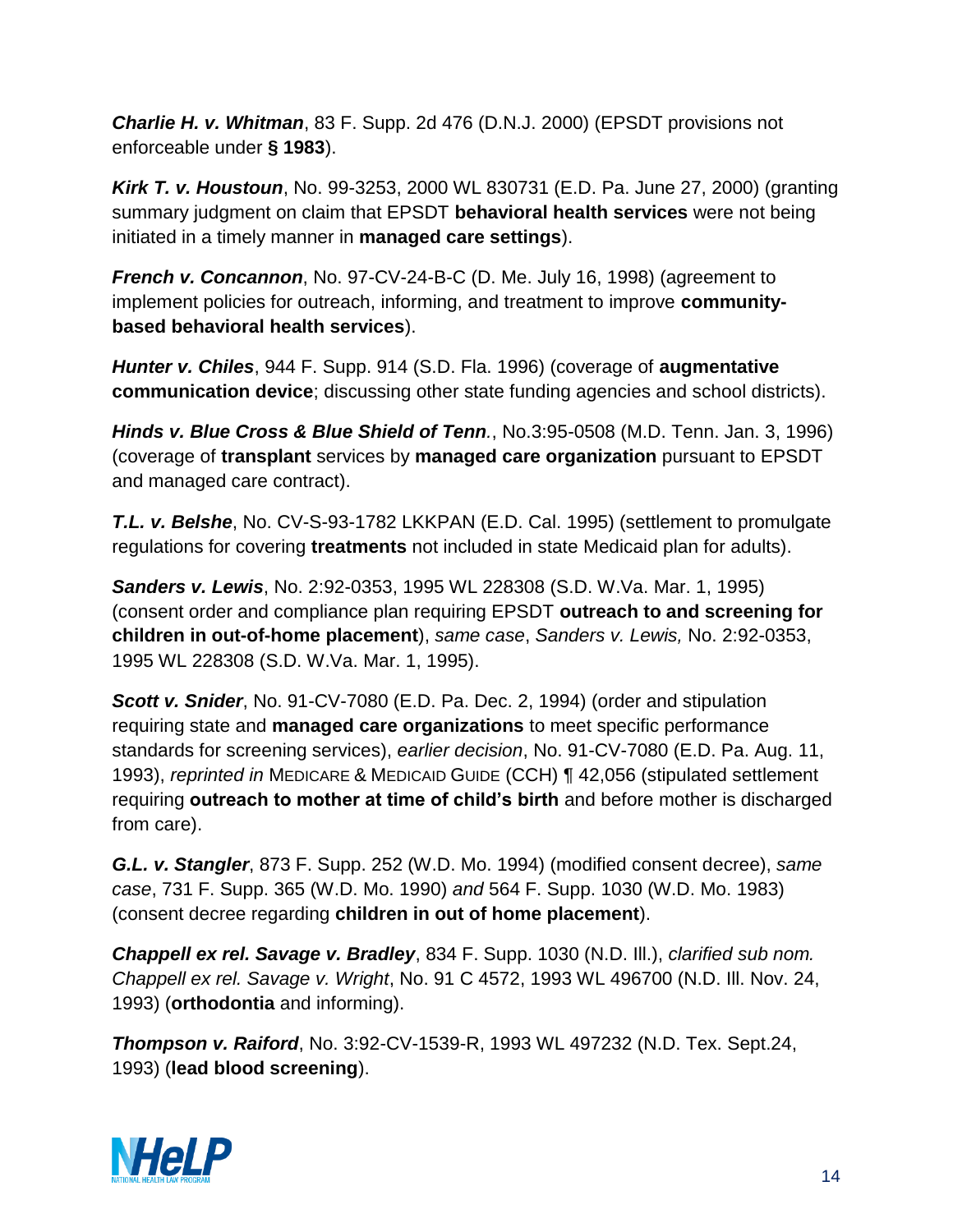*McLaughlin ex rel. McLaughlin v. Williams*, 801 F. Supp. 633 (S.D. Fla. 1992) (**transplant**).

*Maher v. White*, No. 90-4674, 1992 WL 122912 (E.D. Pa. June 2, 1992) (EPSDT coverage of **children in foster care placement**).

*Barajas v. Coye*, No. CIV-S-92 (E.D. Cal. Oct. 29, 1992) (consent decree for **dental sealants**).

*L.J. ex rel. Darr v. Massinga*, 778 F. Supp. 253 (D. Md. 1991), *modifying* 699 F. Supp. 508 (1988) (consent decree requiring initial and periodic examinations for **children in out-of-home placement**).

*Montoya v. Johnston*, 654 F. Supp. 511 (W.D. Tex. 1987) (**transplant**; **caps** on EPSDT services).

*Doe v. Pickett*, 480 F. Supp. 1218 (S.D. W.Va. 1979) (parental consent, **contraceptives**).

*Wis. Welfare Rights Org. v. Newgent*, 433 F. Supp. 204 (E.D. Wis. 1977) (refusing to grant plaintiffs' motion of summary judgment regarding EPSDT **screening** and **outreach** where primary responsibility was delegated by state to counties and the delegation was not attacked).

*Woodruff v. Lavine*, 399 F. Supp. 1008 (S.D.N.Y. 1975), *same case,* 417 F. Supp. 824 (S.D.N.Y. 1976) (state **in substantial compliance** with EPSDT law).

## State Courts

*Freeman v. State, Dep't of Soc. & Health Servs*., 173 Wash. App. 729 (Wash. App. Div. 2013) (affirming Dep't decision finding **general supervisory services** for a severely disabled child did not qualify as personal care or diagnostic, screening, preventive or rehabilitative services and, thus, was not medical assistance under EPSDT).

*Tex. Health & Human Servs. Comm'n v. Advocates for Patient Access*, No. D-1- GN-12-001297, 2012 WL 6840151 (Tex. Dist. Ct. Aug. 31, 2012), appeal dismissed, 399 S.W.3d 615 (Tex Ct. App. 2013) (affirming, with modification, injunction prohibiting State from enforcing rule that denied medical **transportation** services to children under age 18 who were not accompanied by a parent or guardian) (additional case history omitted).

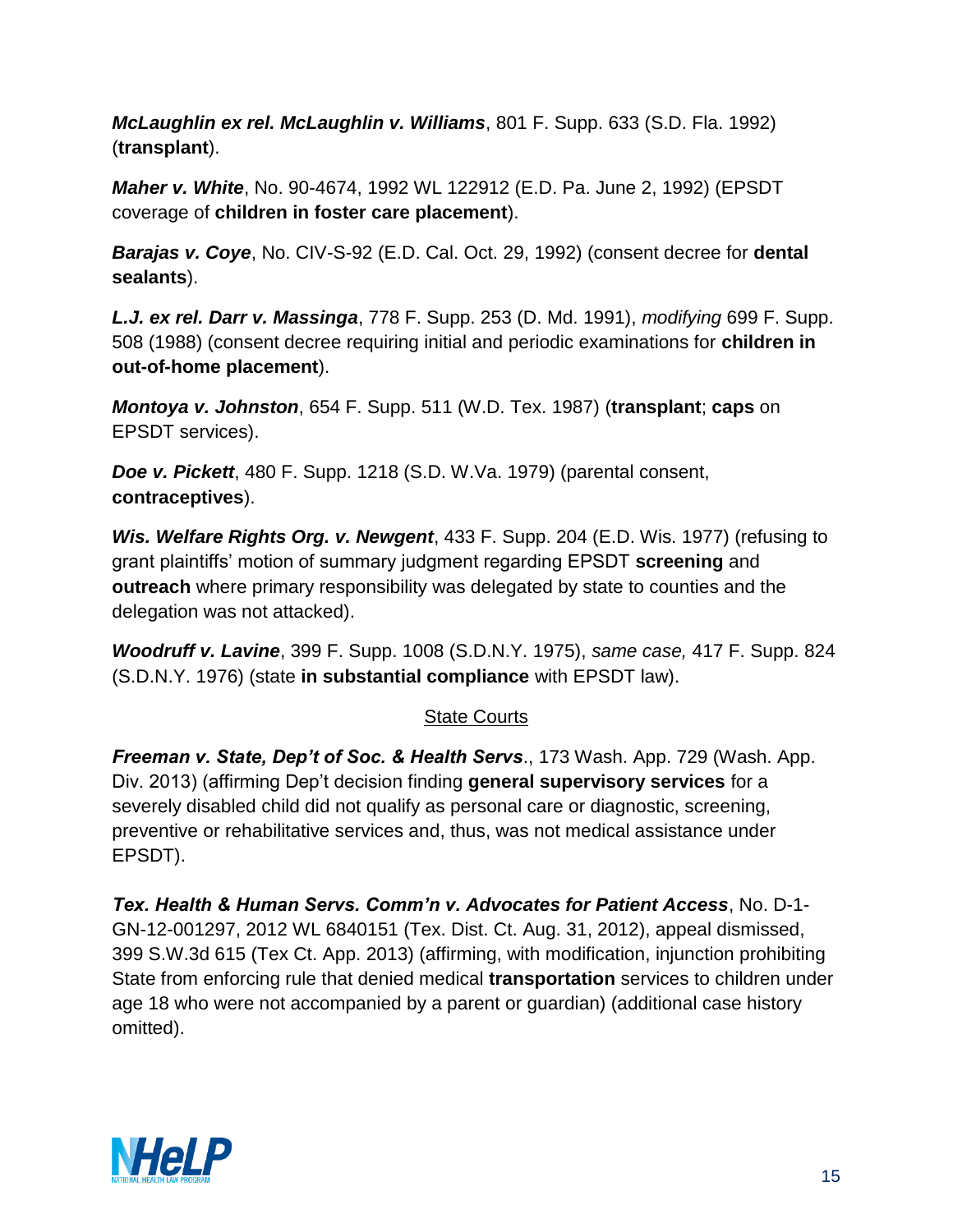*E.B. v. Agency for Health Care Admin*., 94 So.3d 708 (Fla. App. 4 Dist. 2012) (per curiam) (remanding to ALJ for reconsideration, finding ALJ failed to consider E.B.'s request for personal care services under the EPSDT **correct or ameliorate** standard).

*I.B. v. State*, 87 So.3d 6 (Fla. App. 3 Dist. 2012) (reversing decision to exclude **personal care services** that included transportation to and from therapy sessions, finding Agency erroneously applied state medical necessity standard rather than federal ESDPT statute).

*A.M.T. v. Gargano*, 781 F. Supp. 2d 798 (S.D. Ind. Feb. 10, 2011) (requiring coverage of physician-prescribed **physical, occupational, respiratory and speech therapy** as maintenance therapy and to prevent regression).

*Fuller ex rel. Smith v. Emkes*, No. M2010-01590-COA-R3-CV, 2011 WL 2571537 (Tenn. Ct. App. June 28, 2011) (following *Semerzakis* and affirming lower court decision to deny **orthodontia** coverage)

*Lee ex rel. Lee v. Emkes*, No. M2010-01909-COA-R3-CV, 2011 WL 2552660 (Tenn. Ct. App. June 27, 2011) (following *Semerzakis* and affirming trial court decision to deny **orthodontia** coverage)

Comprehensive Advocacy v. Idaho Dep't of Health & Welf., No. CV OC 0815034 (Idaho Dist. Ct. 4th Dist. May 13, 2009) (on file with NHeLP) (finding Department's **school based health service rules** impermissibly restricted necessary and mandatory services for children who are eligible for EPSDT services provided by their public school districts).

*Urban v. Meconi*, 930 A.2d 860 (Del. Super. Ct. 2007) (**breast reduction surgery**).

*Cook ex rel. Cook v. Agency for Persons with Disabilities Dist.*, 967 So.2d 1002 (Fla. Dist. Ct. App. 2007) (holding that a more restrictive state definition of medical necessity than the federal "**correct or ameliorate**" definition is impermissible for services listed in § 1396d(a), but affirming hearing officer's decision to approve only six hours of **personal care assistance** rather than the requested nine hours).

*In re Erena*, No. 2007-162, 2007 WL 5313358 (Vt. Nov. Term 2007) (affirming order of Health Services Board denying the parents' request for reimbursement for a **wheelchair lift** for van and denying them reimbursement as "personal choice drivers" for their disabled son).

*S.A.H. ex rel. S.J.H. v. Dep't of Soc. & Health Servs.*, 149 P.3d 410 (Wash. Ct. App. 2006) (holding mother was no longer entitled to state-funded **transportation services**